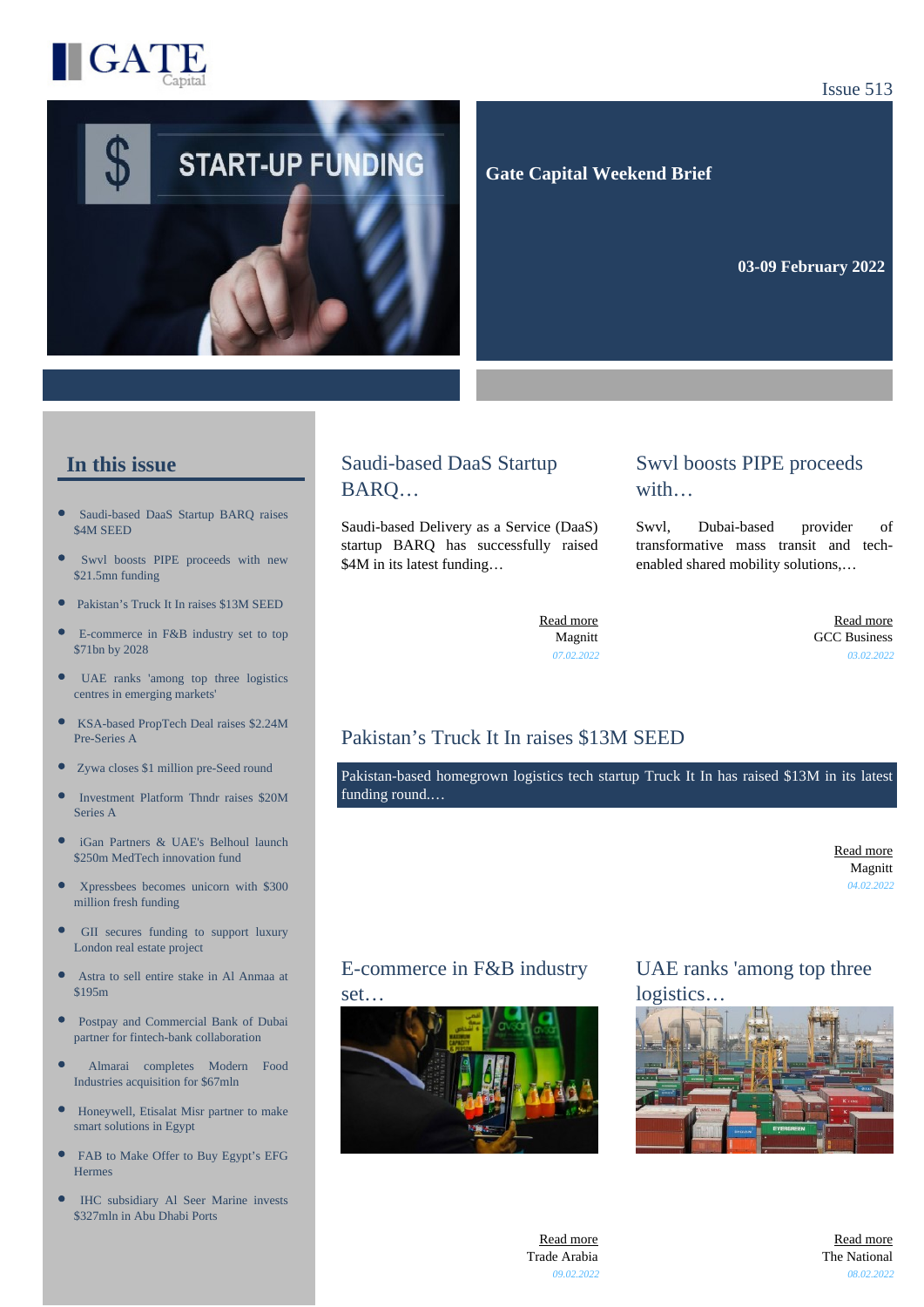### KSA-based PropTech Deal raises \$2.24M Pre-Series…

 In a market brimming with untapped potential, the KSA-based PropTech and Real Estate request fulfillment app, Deal raises \$2.24M in its Pre-Series A round to launch new features and expand beyond the Kingdom.

# Zywa closes \$1 million pre-Seed round

 UAE-based fintech Zywa has closed a \$1 million pre-Seed round for its teen neobank, backed by Y Combinator alongside other investors from the US and the Middle East.

#### Investment Platform Thndr raises \$20M Series…

 Egypt-based FinTech and digital investment platform Thndr has successfully raised an exceptional \$20M in its latest funding round.

 [Read more](https://gatecapital.net/back_office/newsletters/tracking/5664/655) Magnitt *08.02.2022*  [Read more](https://gatecapital.net/back_office/newsletters/tracking/5658/655) Wamda *08.02.2022*  [Read more](https://gatecapital.net/back_office/newsletters/tracking/5667/655) Magnitt *09.02.2022*

## iGan Partners & UAE's Belhoul launch \$250m…

 Faisal Belhoul, Dubai-based investments professional and entrepreneur launches a \$250 million iGan Arabia regional fund in partnership with iGan Partners, a Canadian healthcare technology investors, according to a statement.

### Xpressbees becomes unicorn with \$300 million

 Xpressbees, an Indian logistics startup that works with several e-commerce firms in the country, has more than tripled its valuation to \$1.2 billion in a new financing round.

# GII secures funding to support luxury London…

 UAE-based Gulf Islamic Investments Group (GII) has agreed a £82 million (\$110 million) funding package to finance the construction of its latest prime residential development on the site of the former Chelsea Police Station in London.

 [Read more](https://gatecapital.net/back_office/newsletters/tracking/5655/655) Arab News *07.02.2022*

 [Read more](https://gatecapital.net/back_office/newsletters/tracking/5666/655) Tech Crunch *09.02.2022*

 [Read more](https://gatecapital.net/back_office/newsletters/tracking/5671/655) Arabian Business *05.02.2022*

# Astra to sell entire stake in Al Anmaa at…

 Saudi Astra Industrial group's Al Tanmiya Steel will sell its entire stake in Al Anmaa for Construction Materials Production at a value of SR731 million (\$195 million).

# Postpay and Commercial Bank of Dubai partner…

 Commercial Bank of Dubai (CBD), one of the leading banks in the UAE, has approved a debt financing deal with Postpay, a leading omni-channel buy now, pay later (BPNL) provider in the Middle East.

### Almarai completes Modern Food Industries…

 Saudi dairy giant Almarai Co. announced the acquisition of a 25 percent stake in Modern Food Industries by its subsidiary, Western Bakeries Co., for SR250 million (\$67 million).

 [Read more](https://gatecapital.net/back_office/newsletters/tracking/5657/655) Arab News *08.02.2022*

 [Read more](https://gatecapital.net/back_office/newsletters/tracking/5659/655) Arabian Business *07.02.2022*

 [Read more](https://gatecapital.net/back_office/newsletters/tracking/5660/655) Zawya *07.02.2022*